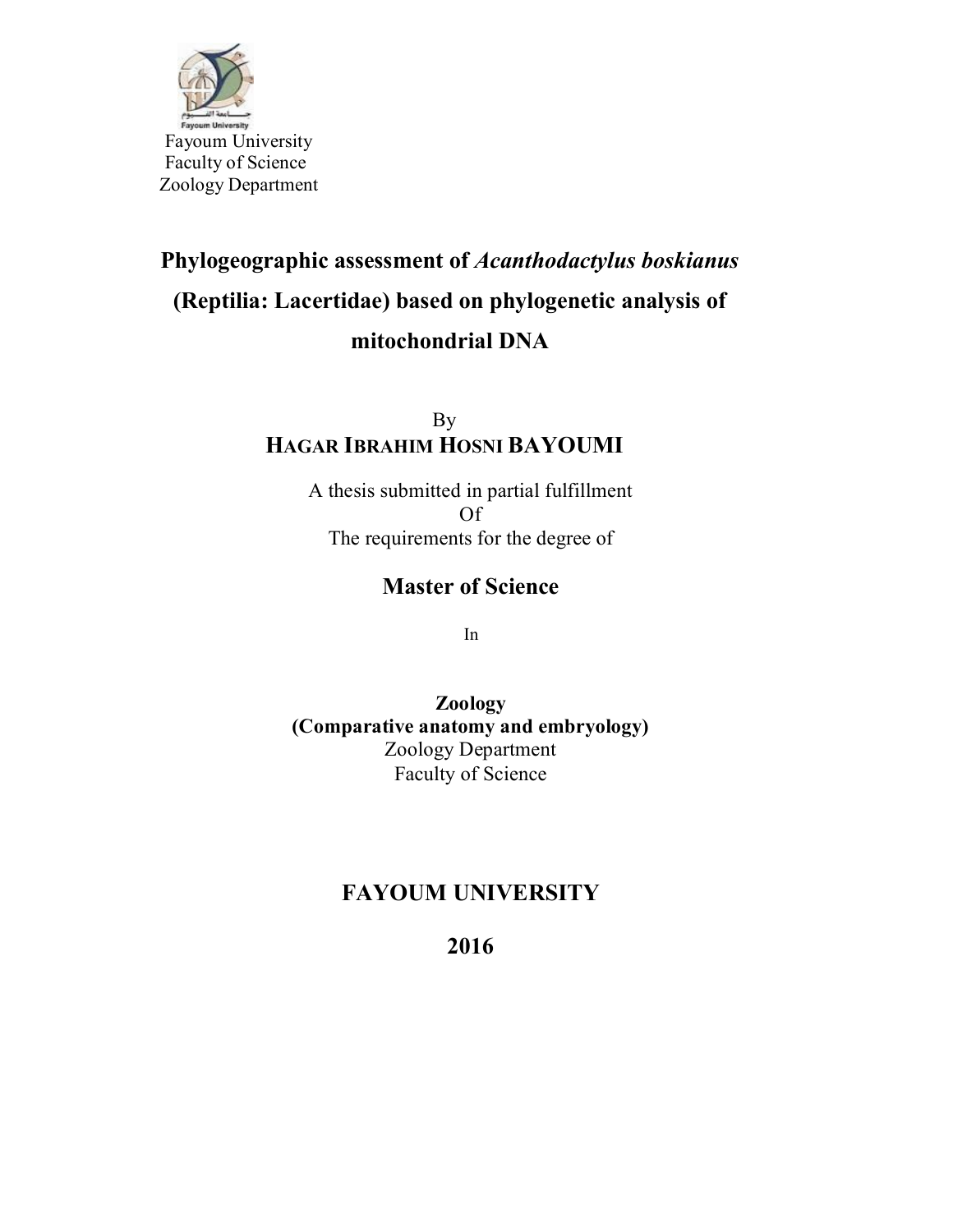

Fayoum University Faculty of Science Zoology Department

# **Phylogeographic assessment of** *Acanthodactylus boskianus*  **(Reptilia: Lacertidae) based on phylogenetic analysis of mitochondrial DNA**

By **HAGAR IBRAHIM HOSNI BAYOUMI**

> B.Sc. in Zoology & Chemistry 2011 Faculty of Science Fayoum University

### **Supervisors:**

**1. Dr. Ehab Moaz AbouZied** 

Assistant Professor of Entomology, Zoology Department, Faculty of Science, Fayoum University

### **2. Dr. Eraqi Radwan Ragab Khannoon**

Assistant Professor of Comparative Anatomy and Embryology, Zoology Department, Faculty of Science, Fayoum University

### **3. Dr. Samah Mamdouh Mohammed Fathy**

Assistant Professor of Immunology, Zoology Department, Faculty of Science, Fayoum University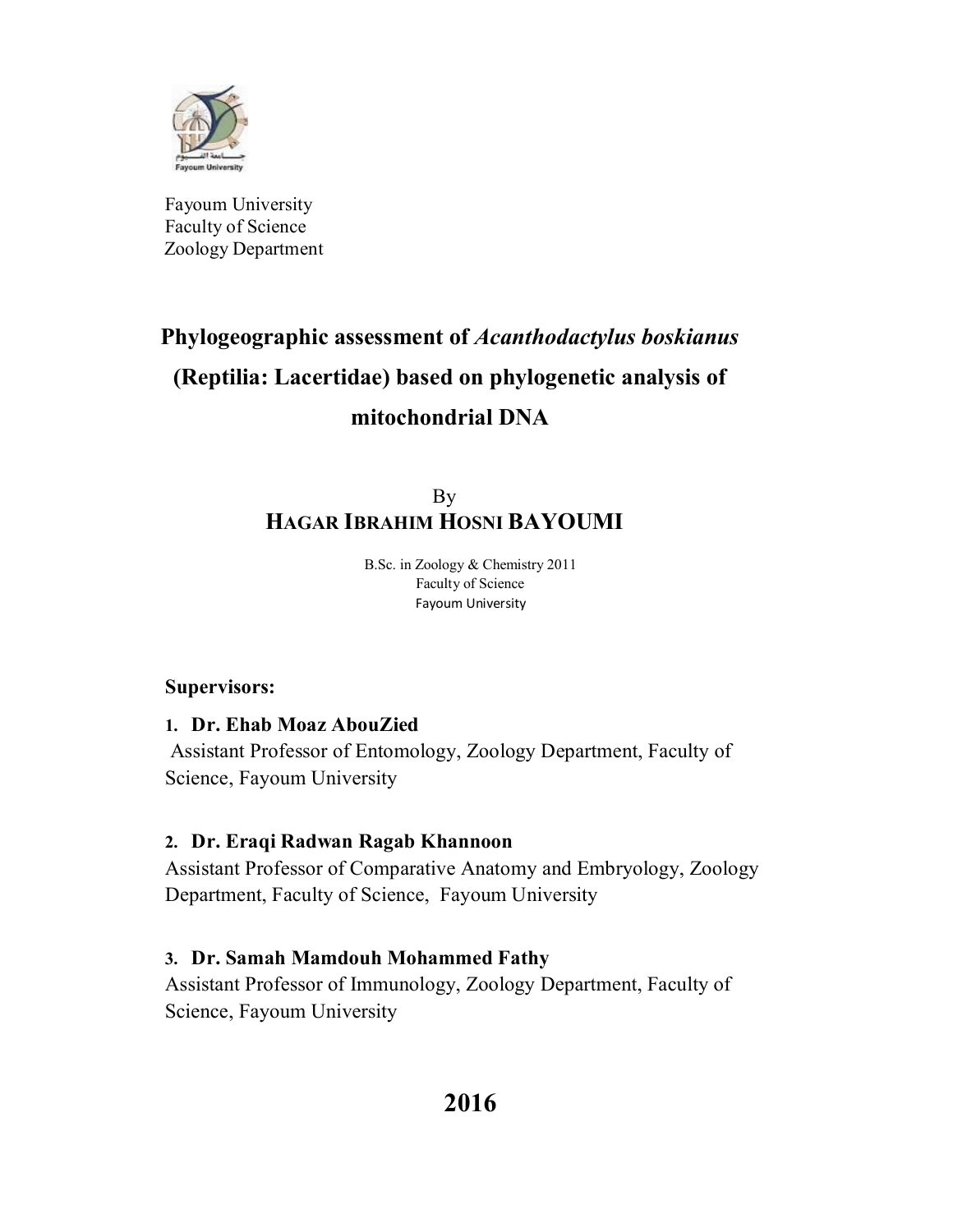### **Approval Sheet**

# **Phylogeographic assessment of Acanthodactylus boskianus (Reptilia: Lacertidae) based on phylogenetic analysis of mitochondrial DNA**

By

#### **Hagar Ibrahim Hosni Bayoumi**

B.Sc. in Zoology & Chemistry 2011 Faculty of Science Fayoum University

This thesis for M.Sc degree has been

Approved by:

Supervision Committee

1. Dr. Ehab Moaz AbouZied Assistant Professor of Entomology, Zoology Department, Faculty of Science, Fayoum University Signature:

2. Dr. Eraqi Radwan Ragab Khannoon Assistant Professor of Comparative Anatomy and Embryology, Zoology Department, Faculty of Science, Fayoum University Signature:

3. Dr. Samah Mamdouh Mohammed Fathy Assistant Professor of Immunology, Zoology Department, Faculty of Science, Fayoum University Signature:

> **Head of Zoology Department Prof. Dr**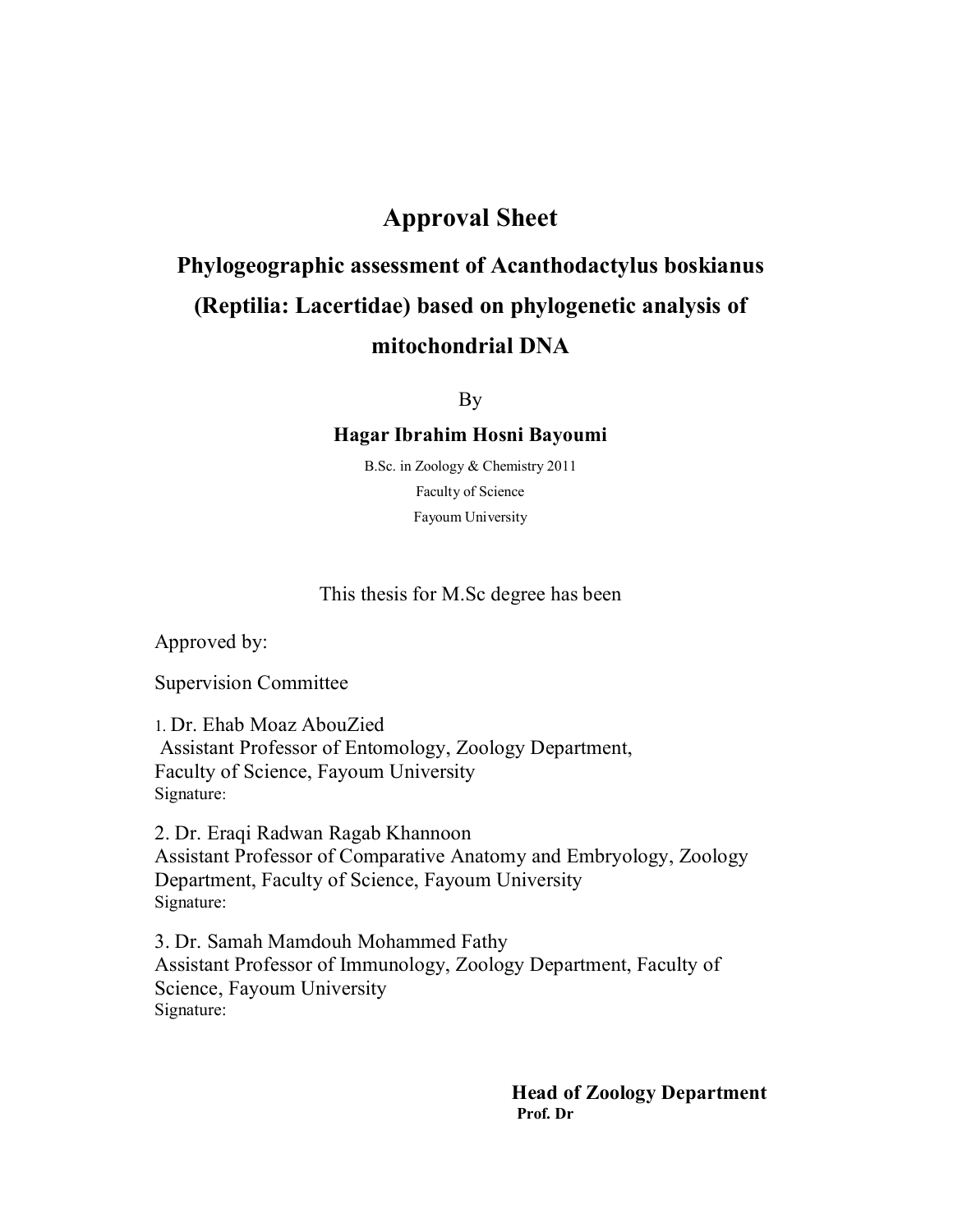## **Curriculum vita**

#### **Personal Name**: **Hagar Ibrahim Hosni Bayoumi**

**Information** Mobile: +201096655300

**E-mail**: hih00@fayoum.edu.eg

**Date of birth**: 19/12/1989

**Marital status**: Married

**Nationality**: Egyptian

**Job**: Demonstrator, Zoology department, Faculty of Science, Fayoum

University, Egypt.

**Languages:** English.

**Education:** B.Sc. from Faculty of Science, Fayoum University (2011)

(**Excellent with honor)** 

**Fields of research**: Comparative Anatomy, Evolution and Embryology.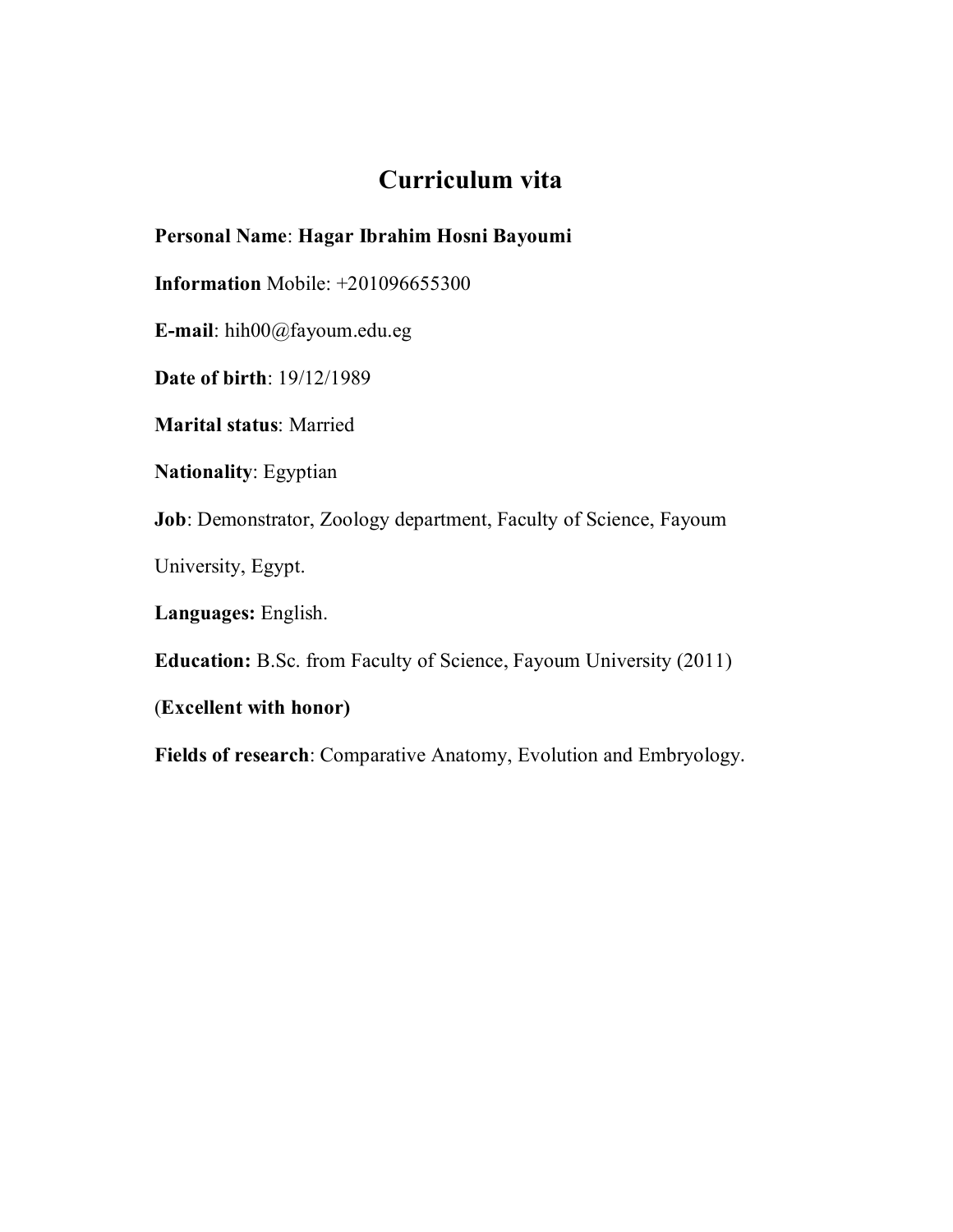# **Table of Contents**